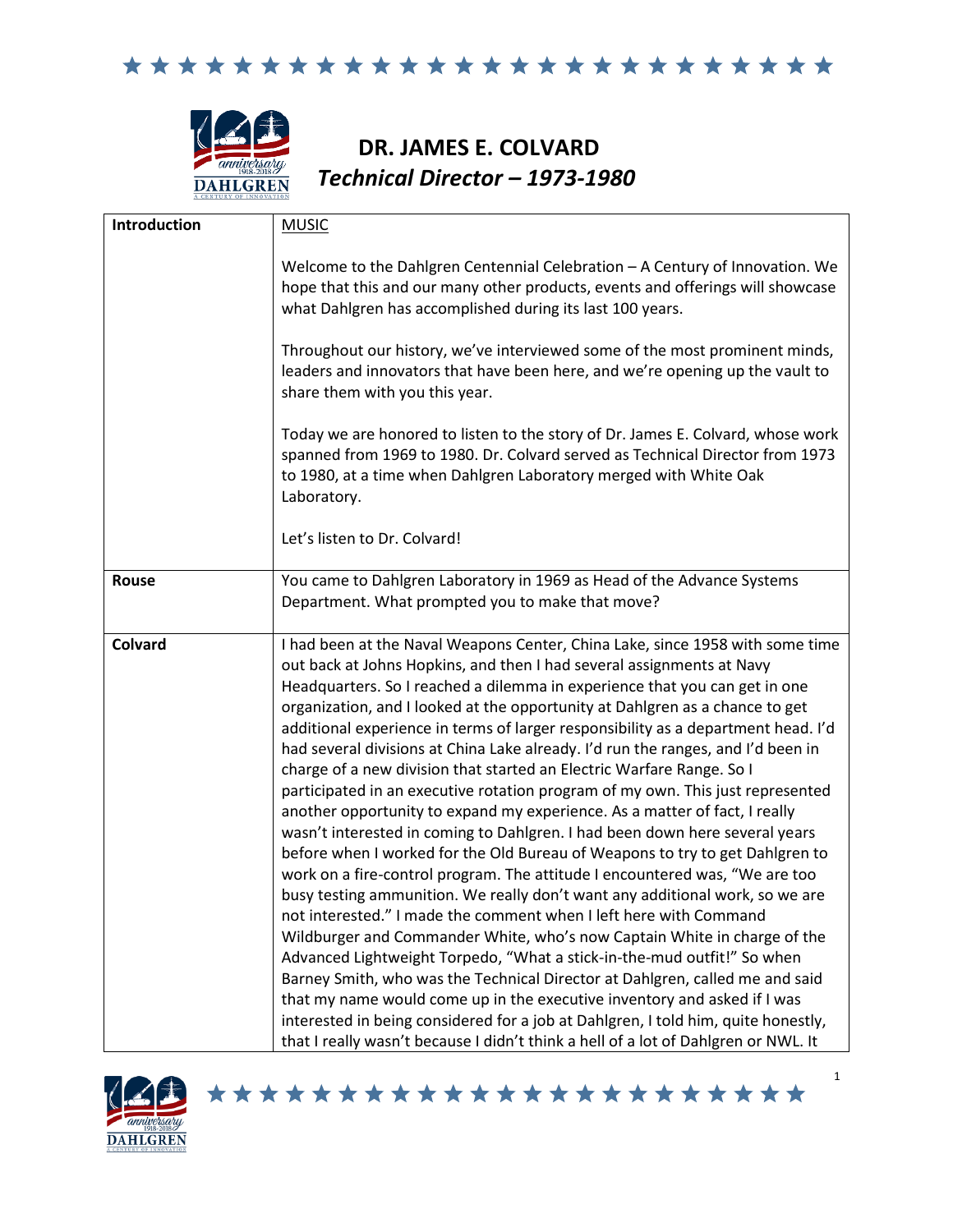\*\*\*\*\*\*\*\*\*\*\*\*\*\*\*\*\*\*\*\*\*\*\*\*\*\*

|                | had a reputation of being sort of a proving ground, not a research and<br>development activity. It did not have a very dynamic, professional staff. It was a<br>good outfit but not in the vein of research and development that I was used to<br>at China Lake which was sort of a "gung ho" outfit, in my opinion. But again, I<br>looked at all opportunities and agreed to come back and take a look at the<br>place. I had been in Barney's department at China Lake in 1958. He was head of<br>the department when I went out there, but I didn't know him, of course. I was a<br>GS-5. I didn't meet the department head.                                                                                                                                                                                                                                                                                                                                                                                                                                                                                                                            |
|----------------|-------------------------------------------------------------------------------------------------------------------------------------------------------------------------------------------------------------------------------------------------------------------------------------------------------------------------------------------------------------------------------------------------------------------------------------------------------------------------------------------------------------------------------------------------------------------------------------------------------------------------------------------------------------------------------------------------------------------------------------------------------------------------------------------------------------------------------------------------------------------------------------------------------------------------------------------------------------------------------------------------------------------------------------------------------------------------------------------------------------------------------------------------------------|
|                | I came back to Dahlgren went through the personnel records to see what the<br>hiring trends had been. I went around and talked with some of the people, and<br>looked around the area, and was convinced that the Laboratory had hired a lot<br>of new people and was on a pretty dynamic growth cycle. Particularly, I was<br>impressed with the attitude, the enthusiasm. It was entirely different from what<br>I'd seen when I'd been here a few years before, so I decided to come back and<br>take the job.                                                                                                                                                                                                                                                                                                                                                                                                                                                                                                                                                                                                                                           |
| <b>Rouse</b>   | There had been talk in the 1950s about merging the Dahlgren and White Oak<br>Laboratories. Did you feel when you came here that this was a possibility?                                                                                                                                                                                                                                                                                                                                                                                                                                                                                                                                                                                                                                                                                                                                                                                                                                                                                                                                                                                                     |
| <b>Colvard</b> | No, not specifically. I was aware that the laboratory community was evolving<br>and that there was a push to develop so-called "centers of excellence." I was at<br>China Lake when they merged with Corona, but I never really considered that as<br>a specific action here. You always anticipate change, but the merger certainly<br>was a hot item when I came here.                                                                                                                                                                                                                                                                                                                                                                                                                                                                                                                                                                                                                                                                                                                                                                                    |
| Rouse          | Can you describe the chain of events that led to the merger of the two<br>laboratories into the Naval Surface Weapons Center?                                                                                                                                                                                                                                                                                                                                                                                                                                                                                                                                                                                                                                                                                                                                                                                                                                                                                                                                                                                                                               |
| Colvard        | I can tell you my version of it, but quite often what really happens is in the eye<br>of the beholder. The key was the Navy's new Assistant Secretary for Research<br>and Development, Dave Potter. He came in with the intention of improving the<br>image of the Navy's in-house research and development community. He<br>intended to adjust the shore establishment to reflect the cutback that had been<br>going on in the Fleet. In other words, there was full intent on the part of the<br>administration to draw down the research and development activities as part of<br>an overall cutback. So a whole series of shore establishments realignment<br>actions either took place or were proposed. Included in the list of things that be<br>done was the closure of a couple of activities. White Oak and Dahlgren were not<br>mentioned for closure; but there were other naval activities to be closed that<br>served no useful purpose. However, third on Secretary Potter's list of things to<br>do was to combine White Oak and Dahlgren to form a center.<br>Now there has been a series of studies on this subject over the years, but a |

\*\*\*\*\*\*\*\*\*\*\*\*\*\*\*\*\*\*\*\*\*\*\*

2

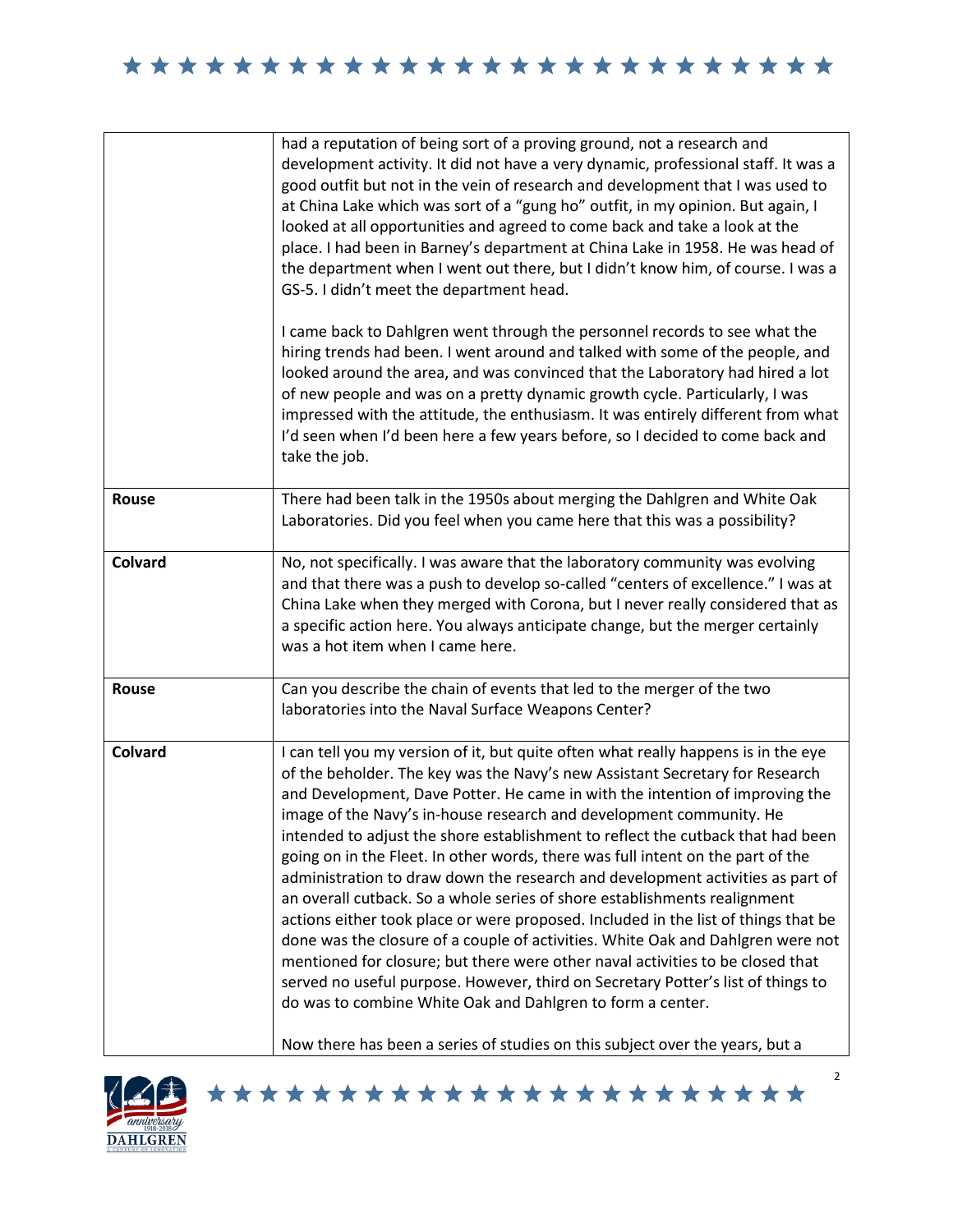## 

recent one took place right before his action. NAVMAT did a study with both White Oak and Dahlgren participating. Dick Rossbacher headed it here, and he, Sheila Young, and Don Freeman were the key architects in putting the material together. We kept it very quiet, not to be secretive, but if we'd told every about the "what if" situation, they'd be in constant turmoil.

We prepared a lot of background material and said the merger wouldn't make sense on the basis of the workload, work force, etc. White Oak did the same thing, and the conclusion of both groups, independently, was that it was not logical, functionally. This was the recommendation of NAVMAT—that it was not a logical thing to do. It was not logical from a work standpoint or a work-mix standpoint, and the 65 or 70 miles physical separation would create an administrative problem.

Dr. Potter was frustrated—and again, this is my personal opinion, in not being able to accomplish some things in realigning the R&D community, so he did not take the recommendation of NAVMAT but instead said, "Go ahead and merge." I think part of what caused it at the time was that White Oak was without a Technical Director, and so the time was reasonably right to change management without having two Technical Directors—one of whom you might not know what to do with. People wise, the merger was fairly easy. Quite often these kinds of things either go or don't go on the basis of what easy to do people wise.

Dr. Potter called me in and said he was going to make me Technical Director of the new center. He said that his basic intention in the merger was not to save money and gain efficiency because I had told him, "Look, we are not going to save any money, and it's not going to be more efficient because we've got 3000 people at each place, and it will cost just as much to heat and light the facilities and administer them as center as it does for two separate laboratories—you're not going to save anything." But he said—and I'm reasonably correct in paraphrasing—that his basic objective was to take the dynamic attitude he saw in the management at Dahlgren and the legacy of executive rotation that Barney Smith had left and impart that enthusiasm at White Oak which had a good, deep technical staff, but in his opinion had sort of an authoritative management attitude. He felt that the attitudes had built up over a long period of time and that it would take an organization that could intermix people and exchange management at senior levels, in significant number, in order to infuse the enthusiastic management attitude out of Dahlgren—not that people at Dahlgren were any smarter than people at White Oak or vice versa—but he simply wanted to develop a different overall management environment. He felt that merging the organizations would infuse that attitude, and I think, to a major extent, that Secretary Potter's objectives have been achieved. We haven't saved a lot of money, but we've move people back and forth, Dr. Wilson



## \*\*\*\*\*\*\*\*\*\*\*\*\*\*\*\*\*\*\*\*\*\*\*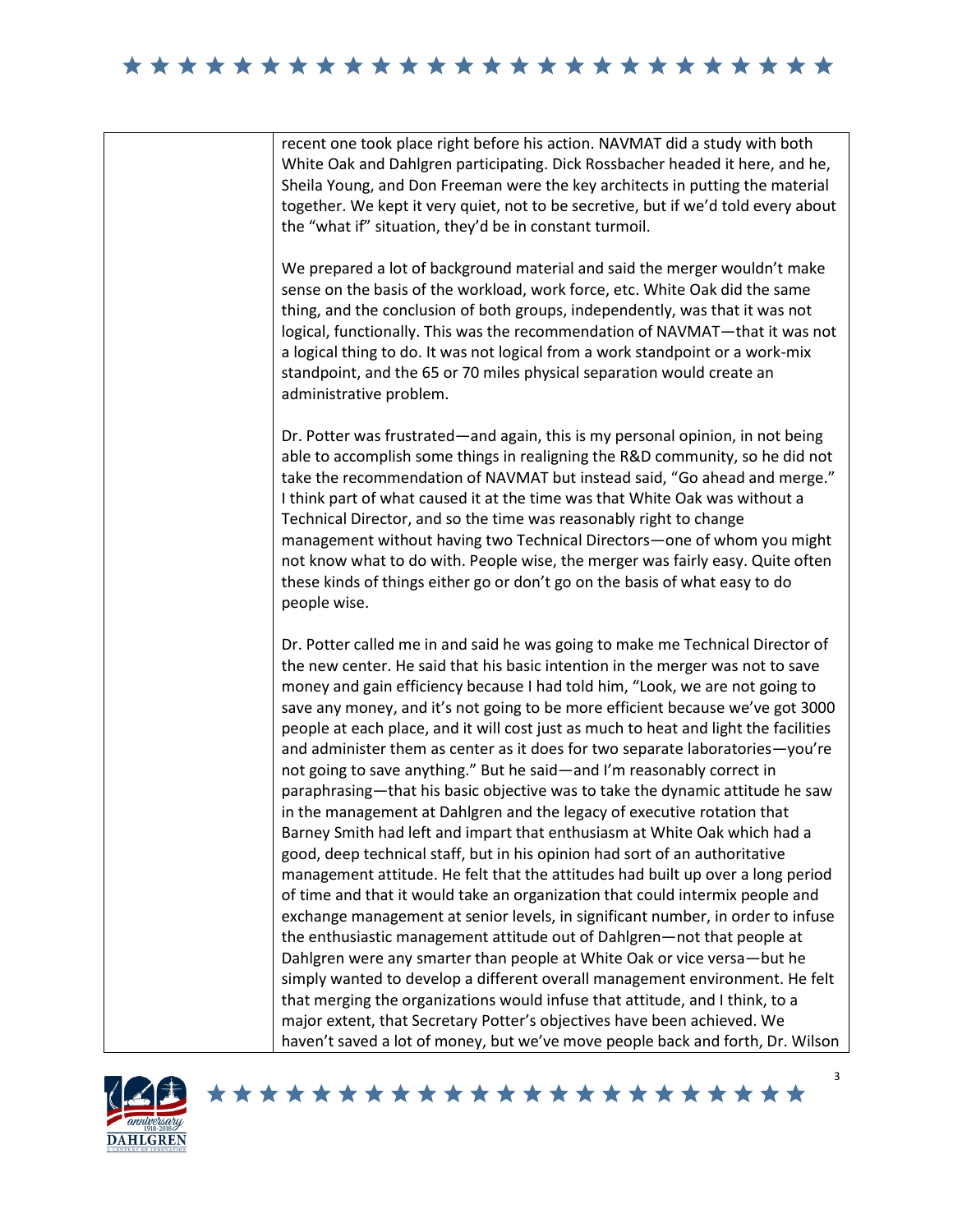\*\*\*\*\*\*\*\*\*\*\*\*\*\*\*\*\*\*\*\*\*\*\*\*\*

|         | came to Dahlgren from White Oak, as did, Dr. diRende for awhile, and Chuck<br>Bernard went up there, and I spent quite a bit of time up there too.                                                                                                                                                                                                                                                                                                                                                                                                                                                                                                                                                                                                                                                                                                                                                                                                                                                                                                                                                                                                                                                                                                                                                                                                                                                                                                                                                                                                                                                   |
|---------|------------------------------------------------------------------------------------------------------------------------------------------------------------------------------------------------------------------------------------------------------------------------------------------------------------------------------------------------------------------------------------------------------------------------------------------------------------------------------------------------------------------------------------------------------------------------------------------------------------------------------------------------------------------------------------------------------------------------------------------------------------------------------------------------------------------------------------------------------------------------------------------------------------------------------------------------------------------------------------------------------------------------------------------------------------------------------------------------------------------------------------------------------------------------------------------------------------------------------------------------------------------------------------------------------------------------------------------------------------------------------------------------------------------------------------------------------------------------------------------------------------------------------------------------------------------------------------------------------|
|         | So, I think there is a change in attitude at the Center, and that's my view of<br>what took place. It had been part of a long trend. It wasn't something that<br>happened overnight because there had been a merger of Newport and New<br>London. There had been a merger of Carderock and Annapolis. There had been<br>a merger of China Lake and Corona. Now, there's a merger of NELC and NUC at<br>Point Loma which in terms of distance is the only one that makes sense because<br>they're almost contiguous. All of the other have had large distances between<br>the two sites and that led to a series of problems. Just the physical separation<br>leads to administrative problems.                                                                                                                                                                                                                                                                                                                                                                                                                                                                                                                                                                                                                                                                                                                                                                                                                                                                                                       |
| Rouse   | As a center instead of individual laboratories, what is our responsibility to the<br>Department of the Navy?                                                                                                                                                                                                                                                                                                                                                                                                                                                                                                                                                                                                                                                                                                                                                                                                                                                                                                                                                                                                                                                                                                                                                                                                                                                                                                                                                                                                                                                                                         |
| Colvard | Our responsibility as an in-house R&D activity doesn't change whether we are a<br>center or a laboratory. I think our prime requirement is to provide technical<br>competence that has unquestioned allegiance and dedication to the interests of<br>the Navy, and we're chartered, going all the way back to the Constitution, to<br>providing for the common defense in a modern, sophisticated world of<br>technology. The average citizen can't do that for himself. He can't say, "The<br>enemy is coming," and take up his rifle and go out and meet them. Now we<br>fight wars with push buttons at speeds greater than sound. The action times<br>exceed human responses-very sophisticated weapons. It takes a very<br>intelligent buyer to procure arms for the national defense in that arena. I think<br>the only reason we have in-house activities is not only to provide ideas for<br>solutions to technical problems but to have the confident-buyer capability. As a<br>center, as opposed to a laboratory, the basic objective doesn't change and the<br>basic reason why we exist doesn't change. The capability to handle large<br>problems changes. In other words, instead of working on subsystems, like<br>designing bullets for guns, we now have a broader spectrum of talent-greater<br>number of people who can be competent in the total number of disciplines<br>required to handle a complete system. For example, our moving into the Aegis<br>arena is based on that capability to handle the command and control, the<br>software, and understanding the hardware. |
|         | That's probably the major thing that comes with being a center, but you're not<br>suddenly cast into a different role. We've always had interaction with the Fleet.<br>We've always had a certain amount of research. We've always had full-<br>spectrum laboratories, so to speak. So I'd say you expand in terms of bread<br>rather than in terms of changing functions. We're still playing "football." We<br>just have a lot more depth.                                                                                                                                                                                                                                                                                                                                                                                                                                                                                                                                                                                                                                                                                                                                                                                                                                                                                                                                                                                                                                                                                                                                                         |

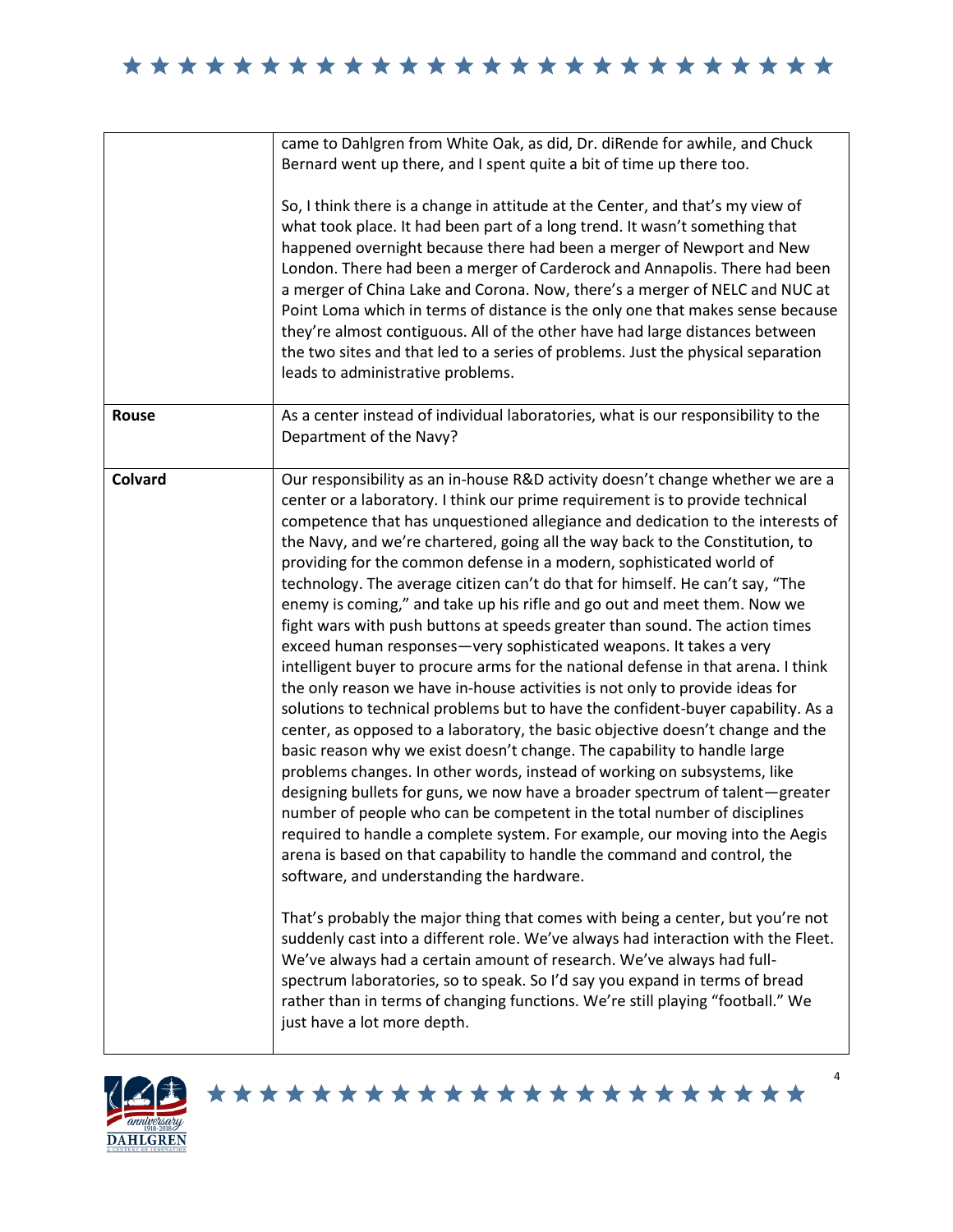\*\*\*\*\*\*\*\*\*\*\*\*\*\*\*\*\*\*\*\*\*\*\*\*\*

| Rouse          | Does our mission overlap with other center; for example, China Lake, Indian                                                                                                                                                                                                                                                                                                                                                                                                                                                                                                                                                                                                                                                                                                                                                                                                                                                                                                                                                                                                                                                                                                                                                                                                                                                                                                                                                                                                                                                                                                                                                                                                                                                                          |
|----------------|------------------------------------------------------------------------------------------------------------------------------------------------------------------------------------------------------------------------------------------------------------------------------------------------------------------------------------------------------------------------------------------------------------------------------------------------------------------------------------------------------------------------------------------------------------------------------------------------------------------------------------------------------------------------------------------------------------------------------------------------------------------------------------------------------------------------------------------------------------------------------------------------------------------------------------------------------------------------------------------------------------------------------------------------------------------------------------------------------------------------------------------------------------------------------------------------------------------------------------------------------------------------------------------------------------------------------------------------------------------------------------------------------------------------------------------------------------------------------------------------------------------------------------------------------------------------------------------------------------------------------------------------------------------------------------------------------------------------------------------------------|
|                | Head, Point Mugu or NELC?                                                                                                                                                                                                                                                                                                                                                                                                                                                                                                                                                                                                                                                                                                                                                                                                                                                                                                                                                                                                                                                                                                                                                                                                                                                                                                                                                                                                                                                                                                                                                                                                                                                                                                                            |
|                |                                                                                                                                                                                                                                                                                                                                                                                                                                                                                                                                                                                                                                                                                                                                                                                                                                                                                                                                                                                                                                                                                                                                                                                                                                                                                                                                                                                                                                                                                                                                                                                                                                                                                                                                                      |
| Colvard        | Not on paper, but in reality, you can't confine people's ideas to mission<br>statements. We all use common technology like electronics, for example. We do<br>work in electronics; China Lake does work in electronics, NELC does work in<br>electronics. But if you look at the product line, the center tend to be platform<br>oriented. In other words, we do things for the surface ship community, by and<br>large. China Lakes does things for the airplane community. Now NELC does tend<br>to fall in the area of a technology laboratory as opposed to, say, a platform<br>laboratory. In the sense that we're all using modern science and engineering,<br>our functions overlap; but our missions really don't, and I think frankly, there's a<br>cooperative attitude among the laboratories, or the centers, these days.<br>All of us-management in the laboratories-understand that you don't confine<br>ideas by mission statements. By the same token, we don't try to build up large<br>bodies of expertise in areas where somebody else already has that expertise, so<br>we avoid the business of the taxpayers paying for redundant capabilities that<br>they don't need. Our missions don't overlap. We use common technologies.                                                                                                                                                                                                                                                                                                                                                                                                                                                                                                |
|                |                                                                                                                                                                                                                                                                                                                                                                                                                                                                                                                                                                                                                                                                                                                                                                                                                                                                                                                                                                                                                                                                                                                                                                                                                                                                                                                                                                                                                                                                                                                                                                                                                                                                                                                                                      |
| <b>Rouse</b>   | What do you see as the greatest strengths resulting from the merger?                                                                                                                                                                                                                                                                                                                                                                                                                                                                                                                                                                                                                                                                                                                                                                                                                                                                                                                                                                                                                                                                                                                                                                                                                                                                                                                                                                                                                                                                                                                                                                                                                                                                                 |
| <b>Colvard</b> | Bigger is better. We are bigger. That goes back to the comment I made earlier<br>that our capacity to handle total systems is enlarged. Our ability to impact<br>major systems is now greater. Our visibility within the community as the largest<br>R&D activity is both a plus and a minus. Anytime you're the largest, you attract<br>friends, and you attract enemies. You attract those who are fearful of you, and<br>you attract those who look to you because you do have an expanded capability.<br>I don't think the size of the merger had anything to do with his.<br>I think the major benefits from the merger occurred for the Navy, which is really<br>the point we should be looking at. In spite of the fact that in the past White Oak<br>and Dahlgren were Navy labs and did talk with each other, we now are under<br>the same management, and this has improved communications. They "we-<br>they" syndrome has gone away, to a certain extent. It never will completely go<br>away because both places are populated with human beings, and human beings<br>tend to associate with smaller units than the Center or smaller units than the<br>laboratory. They tend to associate their branches and divisions. Beyond that,<br>they have a hard time identifying clearly. But there's less suspicion or "they will<br>not do the job as well as we could" or "they will not be as dedicated as we are"<br>on both sides of the fence. I think they Navy benefitted in improved efficiency,<br>the utilization of resources and the exchange of information in addressing<br>common problems. I think the Navy is getting more out of the White Oak-<br>Dahlgren combined than it did out of the two separately because of the |

\*\*\*\*\*\*\*\*\*\*\*\*\*\*\*\*\*\*\*\*\*\*\*

5

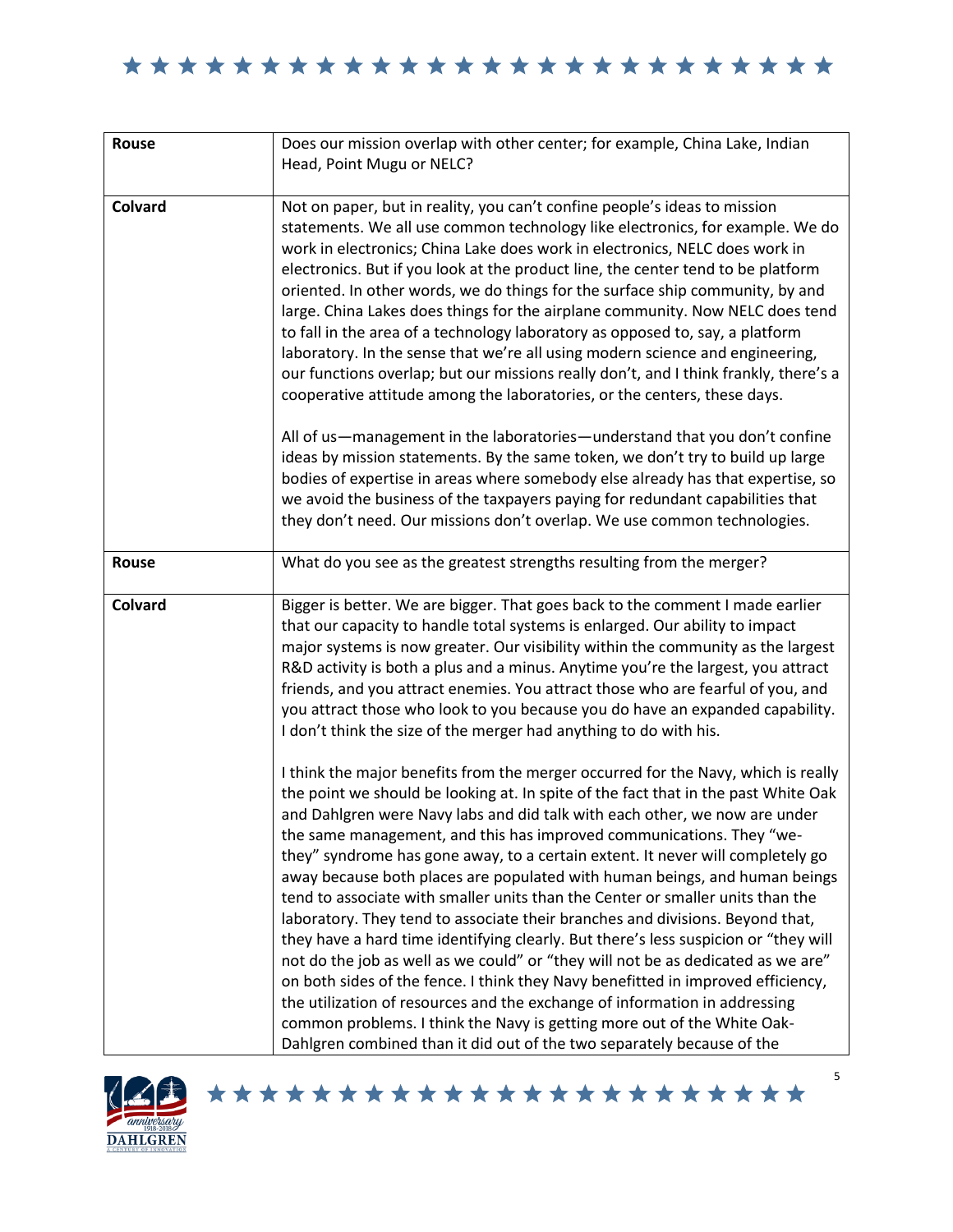## \*\*\*\*\*\*\*\*\*\*\*\*\*\*\*\*\*\*\*\*\*\*\*\*\*\*

|         | improved cooperation at the technical level-not because of any management<br>stroke or having a common policy. The people who do the work now talk with<br>each other more freely than they did in the past; that's been the biggest<br>difference.                                                                                                                                                                                                                                                                                                                                                                                                                                                                                                                                                                                                                                                                                                                                                                                                                                                                                                                                                                                                                                                                                                                                                                                                                                                                                                                                                                                                                                                                                                                                                                                                                         |
|---------|-----------------------------------------------------------------------------------------------------------------------------------------------------------------------------------------------------------------------------------------------------------------------------------------------------------------------------------------------------------------------------------------------------------------------------------------------------------------------------------------------------------------------------------------------------------------------------------------------------------------------------------------------------------------------------------------------------------------------------------------------------------------------------------------------------------------------------------------------------------------------------------------------------------------------------------------------------------------------------------------------------------------------------------------------------------------------------------------------------------------------------------------------------------------------------------------------------------------------------------------------------------------------------------------------------------------------------------------------------------------------------------------------------------------------------------------------------------------------------------------------------------------------------------------------------------------------------------------------------------------------------------------------------------------------------------------------------------------------------------------------------------------------------------------------------------------------------------------------------------------------------|
| Rouse   | What are some of the major problems that have to be overcome?                                                                                                                                                                                                                                                                                                                                                                                                                                                                                                                                                                                                                                                                                                                                                                                                                                                                                                                                                                                                                                                                                                                                                                                                                                                                                                                                                                                                                                                                                                                                                                                                                                                                                                                                                                                                               |
| Colvard | The first thing, of course, is the suspicion on the part of each organization that<br>they have been taken over by the other. People tend to perceive loss of status<br>because they're now a cog in a bigger machine. It can be encouraging or<br>discouraging to think you're relatively less important as an individual because<br>you're part of a huge morass in which you're less visible. So I think the major<br>problem of any merger is to reestablish the enthusiasm of the people for the<br>work they're doing and their belief in the organization. They have to redefine or<br>realign their identification with the organization and its objectives. As I said<br>earlier, identifying with things immediately around you is a natural human<br>tendency, and you can't do within an instant. It has taken awhile for people to<br>get over some of the trauma of dissociation which involved names and patterns<br>of behavior.                                                                                                                                                                                                                                                                                                                                                                                                                                                                                                                                                                                                                                                                                                                                                                                                                                                                                                                            |
|         | There's some inefficiency caused by the physical distance between the<br>laboratories, but I think the way Captain Rorie and I attacked that is to retain<br>local identity as much as we could by having an Officer in Charge and an<br>Associate Technical Director at each site, recognizing that local autonomy in<br>terms of execution of policy is important. Identifying with the local units at<br>Dahlgren and the local unit at White Oak is a natural historical thing, and we<br>shouldn't discourage or try to destroy that. I think the problem of travel has<br>been imposed on a minimum number of people-myself, Captain Rorie, Dan<br>Shields, Len Klein. We formulated common policy and common objectives but<br>permitted local things like having a separate newspaper at each site for<br>example, were conscious decisions that we made to allow people to continue to<br>identify with the things they had be used to historically. Overcoming the<br>concern of the people was the major problem, and I think that's been<br>reasonably satisfied by the confidence of the people in themselves and the<br>confidence that they're good enough that there will be work to do and there<br>will be a need for their talent. This has been born out in the last couple of<br>years-nothing traumatic has happened. The work is about the same, and when<br>you talk to the average person on the job, he really doesn't notice the<br>difference. They're beginning to realize that if you've got talent, the Navy needs<br>it. There's plenty of work to do, so the best way to overcome discontent is have<br>people so busy that they don't have time to worry about it.<br>Frankly, I have been very impressed with the strengths of the people. I don't say<br>that as a patronizing comment. There's no textbook philosophy in the fact that |